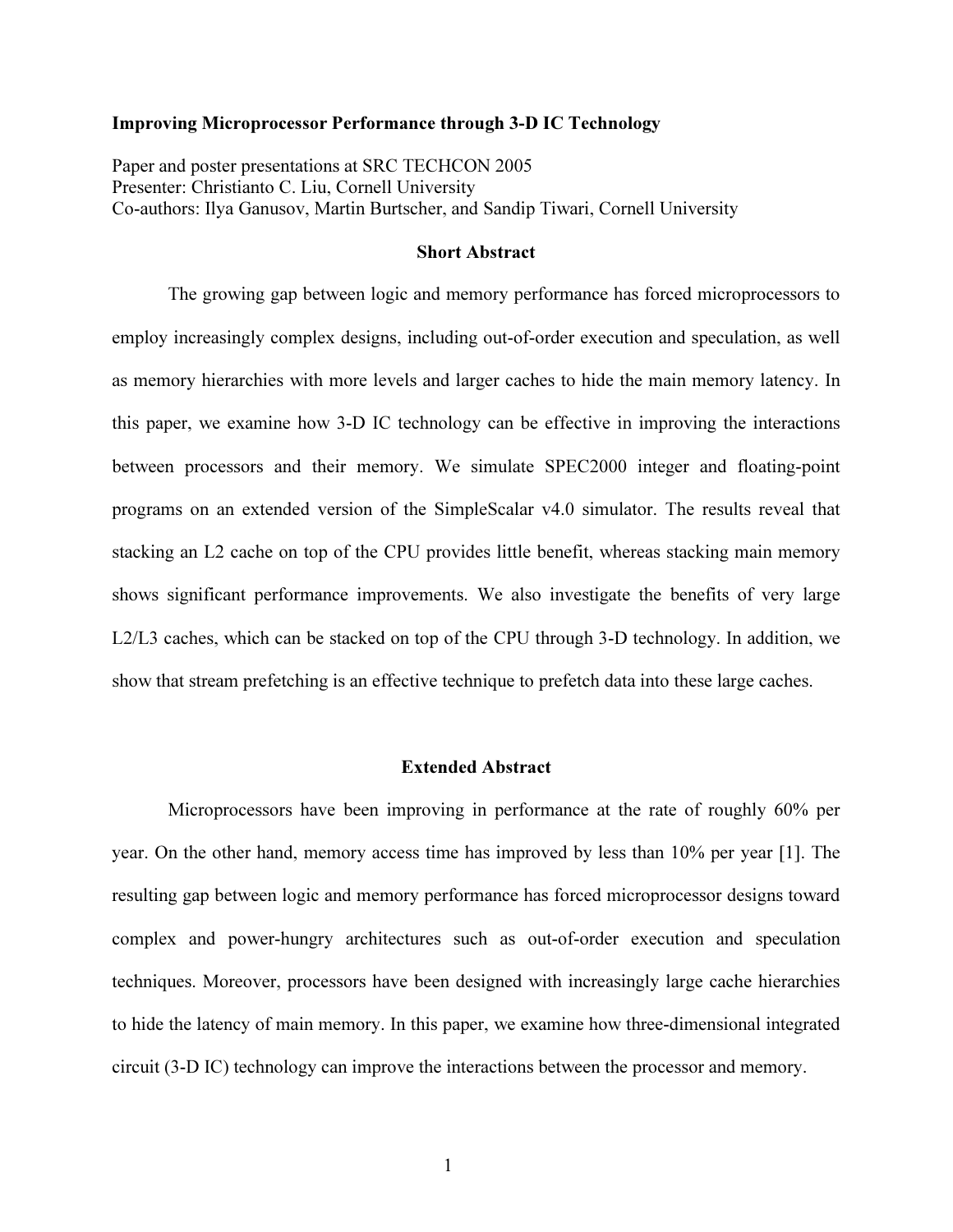In 3-D ICs (e.g., [2]), planar device layers are stacked, one on top of the other, in a 3-D structure where adjacent device planes can be connected by short, vertical wires (Fig. 1). As opposed to a conventional 2-D chip, where logic and memory units are situated on opposite ends of the chip, logic and memory in a 3-D chip can be stacked above each other to shorten the critical path. More importantly, by not having to go off-chip, a large performance improvement can be obtained [3]. On-chip DRAM memory macros can be designed without address multiplexing and without off-chip drivers and receivers. Furthermore, the bus turnaround time can be eliminated through dedicated read and write busses. The bandwidth can be dramatically improved since on-chip wiring is not pin-limited (as it is with off-chip accesses) and the CPU is able to fetch hundreds to thousands of bits from the DRAM at once, if necessary. Power consumption is also reduced because the large sources of off-chip capacitance are removed by keeping the memory on-chip.

We evaluate the performance gains due to 3-D technology using an extended version of the SimpleScalar v4.0 simulator [4]. The baseline 2-D processor core is representative of current technology (2 GHz CPU, 500 MHz memory, 64 KB L1I, 64 KB L1D, 1 MB L2). Details of the



Fig. 1. Three-dimensional integrated circuits (3-D ICs) consist of planar device layers separated by silicon dioxide (or other insulating materials) and interconnected by short vertical wires.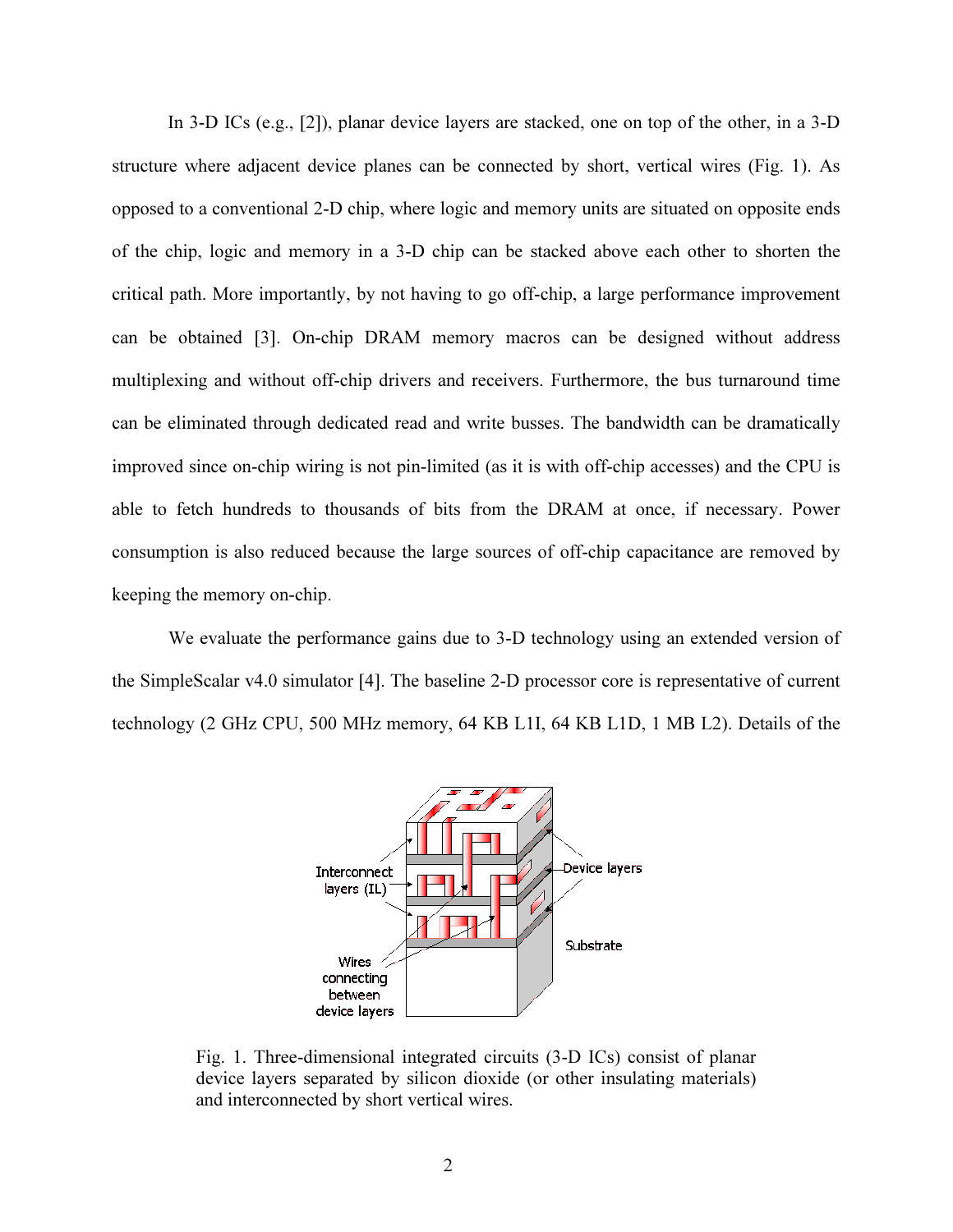simulated processor are not presented here due to space considerations. We use all 12 integer and 10 of the 14 floating-point programs from the SPECcpu2000 benchmark suite [5] for this study. The programs are run with the SPEC-provided reference inputs. We use the SimPoint toolset [6] to identify representative simulation points. Each program is simulated for 500 million instructions after fast-forwarding past the number of instructions determined by SimPoint.

We examine several different scenarios. First, we consider stacking the L2 cache on top of the CPU. However, the benefit of stacking a standard (a few MBs) L2 cache is small because proper floorplanning would have already placed the L2 strategically to minimize critical paths (e.g., to the L1 cache). Also, even if 3-D does reduce the latency of the L2 cache, the reduction is at most 1-2 cycles out of the roughly 10 cycle load-to-use latency that is typical for today's L2 caches. This reduction results in little performance improvement (Fig. 2). On the other hand, putting main memory on-chip provides a significant boost in performance. We also demonstrate the performance benefits of stacking very large L2/L3 caches, attainable through 3-D technology, as well as the effective use of stream prefetching [7] to preload data into these large caches. Due to lack of space, results of large L2/L3 caches and stream prefetching are not presented here, and will be addressed during the conference.

References:

- [4] E. Larson, S. Chatterjee, and T. Austin. "Mase: a novel infrastructure for detailed microarchitectural modeling," in Proc. of the Second International Symposium on Performance Analysis of Systems and Software, 2001, pp. 1-9.
- [5] SPEC CPU2000 V1.2, Standard Performance Evaluation Corporation, [Online]. Available: http://www.spec.org/osg/cpu2000, 2001.
- [6] T. Sherwood, E. Perelman, G. Hamerly, and B. Calder, "Automatically characterizing large scale program behavior," in Proc. of the 10th International Conference on Architectural Support for Programming Languages and Operating Systems, 2002, pp. 45-57.
- [7] S. Palacharla and R. E. Kessler, "Evaluating stream buffers as a secondary cache replacement," in Proc. of the 21st Annual International Symposium on Computer Architecture, 1994, pp. 24-33.

<sup>[1]</sup> J. L. Hennessy and D. A. Patterson, *Computer Organization and Design*, 2nd ed., Morgan Kaufmann Publishers, San Francisco, 1997.

<sup>[2]</sup> K. Banerjee, S. J. Souri, P. Kapur, and K. C. Saraswat, "3-D ICs: a novel chip design for improving deepsubmicrometer interconnect performance and systems-on-chip integration," Proc. IEEE, vol. 89, pp. 602-633, May 2001.

<sup>[3]</sup> R. E. Matick and S. E. Schuster, "Logic-based eDRAM: origins and rationale for use," IBM J. Res. & Dev., vol. 49, pp.145-165, Jan. 2005.